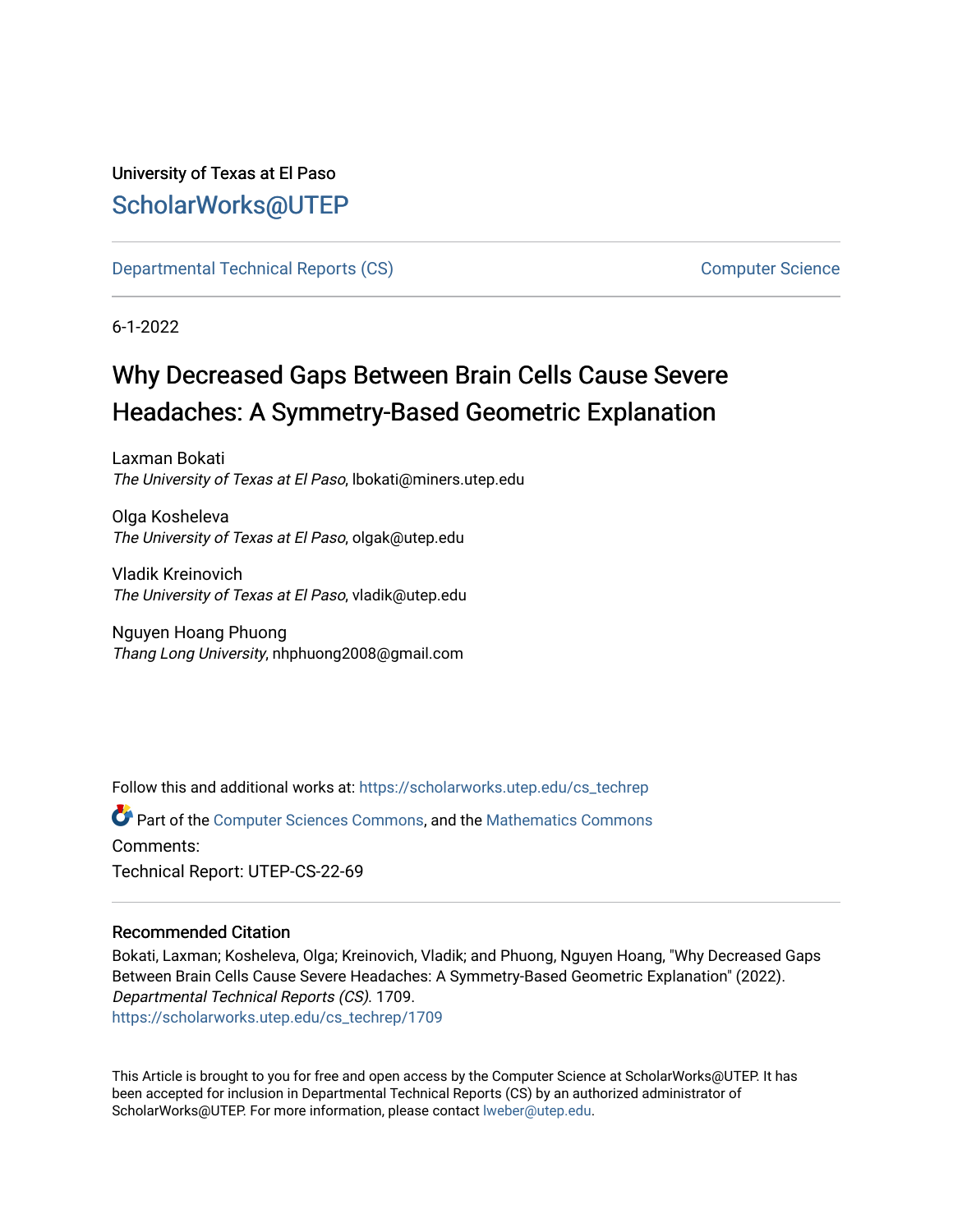# Why Decreased Gaps Between Brain Cells Cause Severe Headaches: A Symmetry-Based Geometric Explanation

Laxman Bokati, Olga Kosheleva, Vladik Kreinovich, and Nguyen Hoang Phuong

Abstract When we analyze biological tissue under the microscope, cells are directly neighboring each other, with no gaps between them. However, a more detailed analysis shows that in vivo, there are small liquid-filled gaps between the cells, and these gaps are important: e.g., in abnormal situations, when the size of the gaps between brain cells decreases, this leads to severe headaches and other undesired effects. At present, there is no universally accepted explanation for this phenomenon. In this case, we show that the analysis of corresponding geometric symmetries empirical phenomenon leads to a natural explanation for this effect.

## 1 Decreased Gaps Between Brain Cells Cause Severe Headaches: Empirical Fact

Empirical fact. It is well known that living creatures consist of cells, cells is all you see when you look at any tissue under a microscope – and this is how scientists understood the structure of the living creatures. However, starting with the 1960s, it was determined that in living creatures, there is always a liquid-filled gap between cells – a gap that closes when the matter is no longer alive. The gaps were first

Olga Kosheleva Department of Teacher Education, University of Texas at El Paso 500 W. University, El Paso, Texas 79968, USA e-mail: olgak@utep.edu

Nguyen Hoang Phuong

Laxman Bokati and Vladik Kreinovich

Computational Science Program, University of Texas at El Paso 500 W. University, El Paso, Texas 79968, USA e-mail: lbokati@miners.utep.edu, vladik@utep.edu

Division Informatics, Math-Informatics Faculty, Thang Long University, Nghiem Xuan Yem Road Hoang Mai District, Hanoi, Vietnam, e-mail: nhphuong2008@gmail.com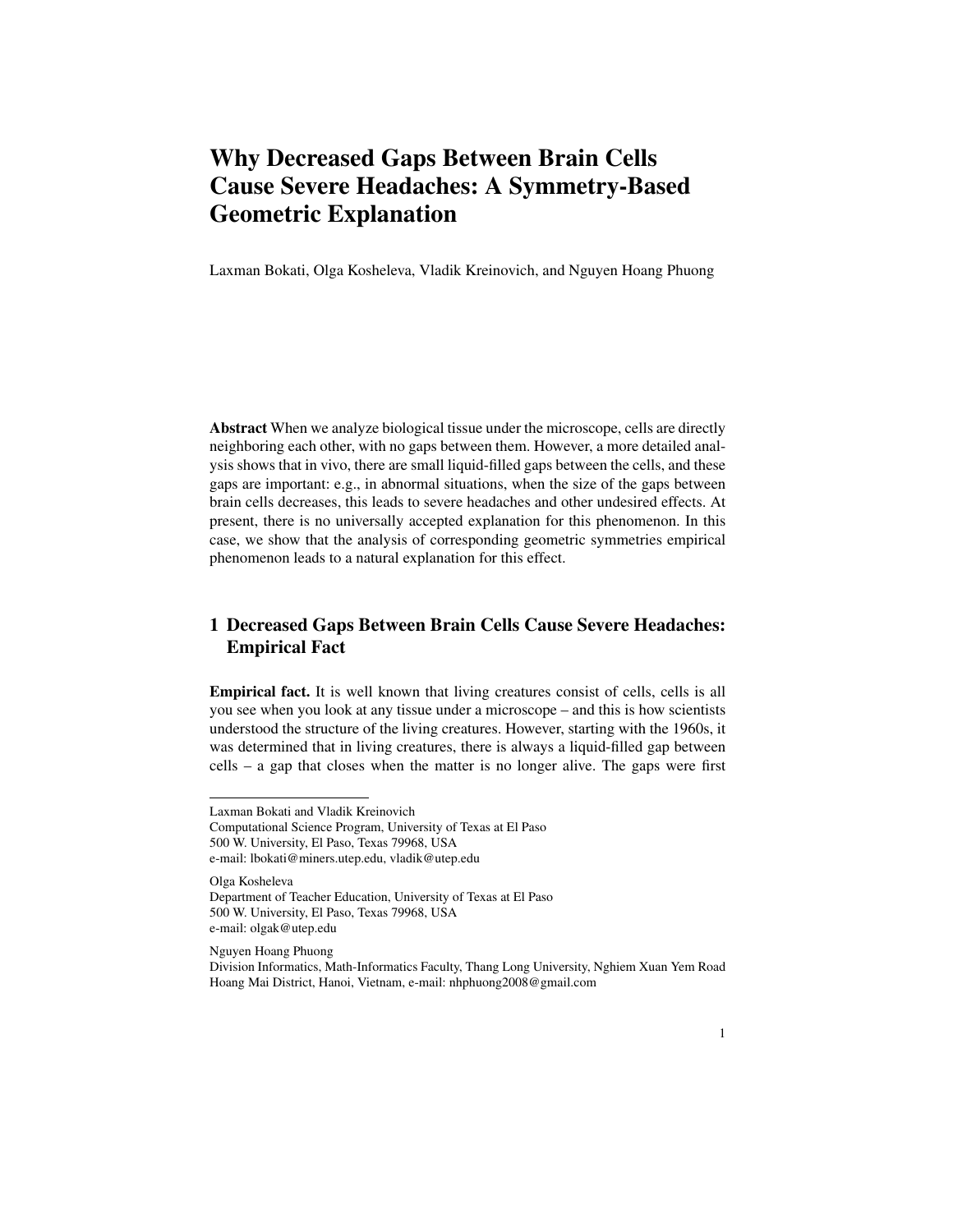discovered when, to preserve the structure as much as possible, researchers instantaneously froze the cells culture. Since then, new techniques have been developed to study these gaps.

The resulting studies showed that these gaps play important biological roles. For example, in abnormal situations, when the gaps between brain cells drastically decrease, a patient often experiences several headaches and other undesired effects; see [2] and references therein.

Why? As of now, there are no universally accepted explanations for this empirical fact. In this paper, we show that this empirical phenomenon naturally follows from symmetry-based geometric ideas.

### 2 Analysis of the Problem and the Resulting Explanation

Normal case: geometric description. Let us first consider the case when there are gaps between cells. We want to know how cells interact with each other.

All interactions are local. Thus, to analyze the interaction between the cells, we need to consider a small area on the border between two neighboring cells.

The border of each cell is usually smooth. Locally, each smooth surface can be well-approximated by its tangent plane – the smaller the area, the more accurate the approximation. Thus, with good accuracy, we can locally represent the border of each cell by a plane.

The border of the neighboring cell is also represented by a plane. Since we consider the situation when there is a gap, the borders do not intersect. When the two planes do not intersect, this means that they are parallel to each other. Thus, the normal configuration can be described by two parallel planes corresponding to two neighboring cells.

Abnormal case: geometric description. In the abnormal case, the gaps drastically decrease, to the extent these gaps become undetectable. Thus, with good accuracy, we can conclude that in this case, there is, in effect, no gaps between the two cells – and thus, that both cells can be described by a single plane, the plane that serves as a common border of the two cells.

We want to study dynamics. For a living creature, there is a usually a stable state, and then there are dynamic changes, when a change in one cell causes changes in others. To study dynamics, we therefore need to study how disturbances propagate. Since, according to physics, all interactions are local (see, e.g., [1, 3]), for a perturbation in one cell to reach another cell, this perturbation first need to reach the border of the original cell.

The simplest perturbation is when the perturbation is located at a single point on the cell's border – every other perturbation of the border can be viewed as a combination of such point-wise perturbations corresponding to all affected points. So, to study how general perturbations propagate, it is necessary to study how pointwise perturbations propagate.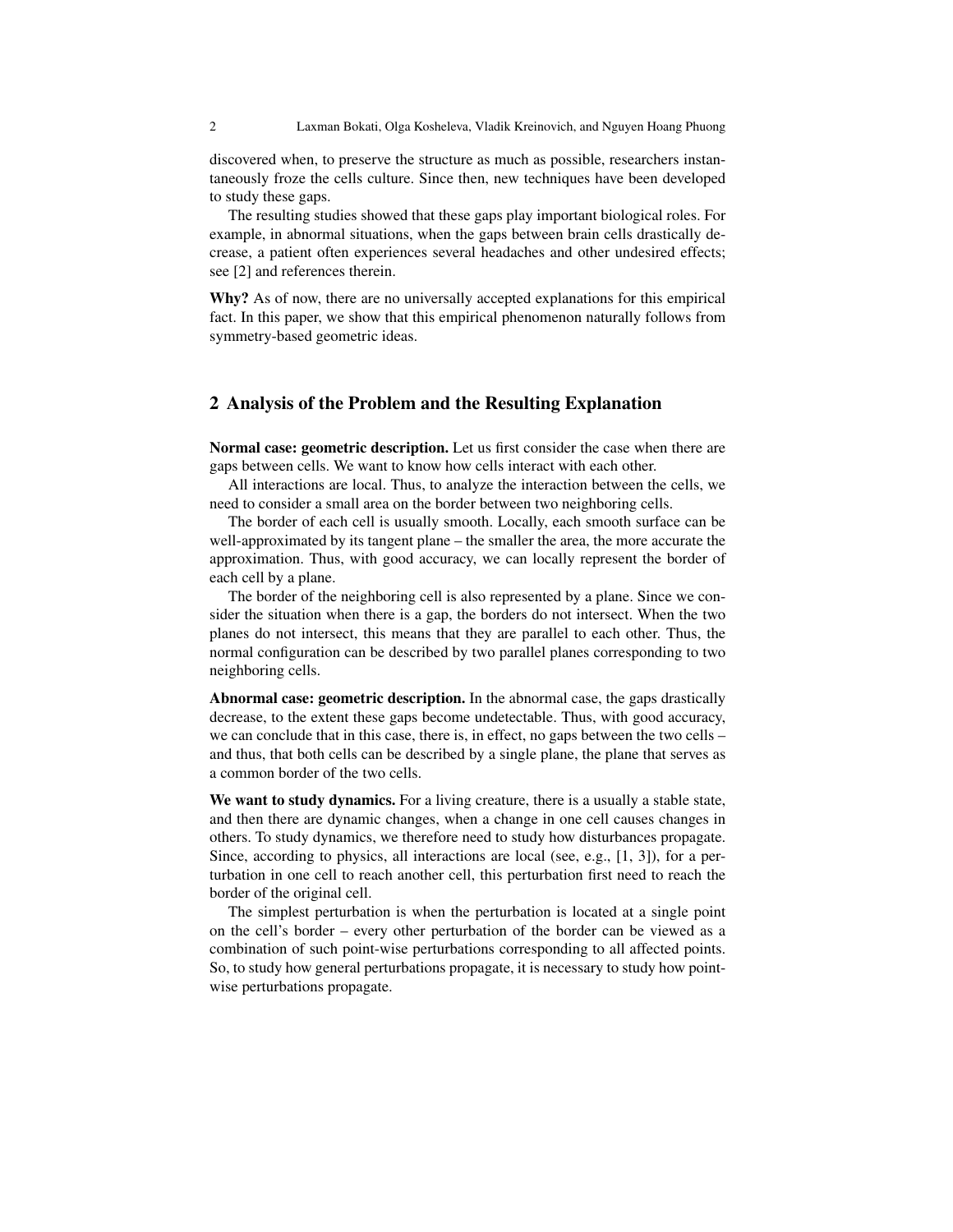Why Decreased Gaps Between Brain Cells Cause Severe Headaches 3

Role of symmetries. Most physical processes do not change if we apply:

- shift.
- rotation, or
- scaling i.e., replace, for some  $\lambda > 0$ . each point with coordinates  $x = (x_1, x_2, x_3)$ with a point with coordinates  $(\lambda \cdot x_1, \lambda \cdot x_2, \lambda \cdot x_3)$ .

Physical processes are invariant with respect to such geometric symmetries. Thus, if we start with the initial configuration which is invariant with respect to some of these symmetries, the resulting configuration will also be invariant with respect to the same geometric transformations. Let us analyze how this idea affects the propagation of perturbations between the cells.

Normal case: what are the symmetries and what are possible dynamics. Let us first consider the normal case, when we have:

- two parallel planes and
- a point in one of these planes the location of the original perturbation.

One can see that out of all above-listed geometric symmetries, the only symmetries that keep this configuration invariant are rotations around the fixed point in the first plane – i.e., in 3D terms, rotations around the axis that goes through this point orthogonally to the plane (and, since the planes are parallel, orthogonally to both planes).

Since the initial configuration has this symmetry, the resulting configuration – observed after some time – should also has the same symmetry. In particular, with respect to what perturbations we can have on the other plane – i.e., on the border of the neighboring cell:

- we can have a single point (on the same axis),
- or we can have a rotation-invariant planar region (e.g., a disk centered at this point) that reflects inevitable diffusion.

These cases correspond to usual information transfer between the cells.

One of the possibilities is that the resulting configuration will involve all the points of the second plane, but this is not the only configuration resulting from diffusion.

Abnormal case: what are the symmetries and what are possible dynamics. Let us now consider the abnormal no-gaps case, when we have:

- a single plane a joint boundary between the cells, and
- a point in this plane, which is the location of the original perturbation.

In this case, in addition to rotations, the corresponding configuration has an additional symmetry – scalings around the given point. Thus, the resulting configuration should be invariant not only with respect to the rotations, but also with respect to these scalings.

Due to inevitable diffusion, we expect the plane part of the resulting configuration to include more than a single point. However, one can easily see that every two